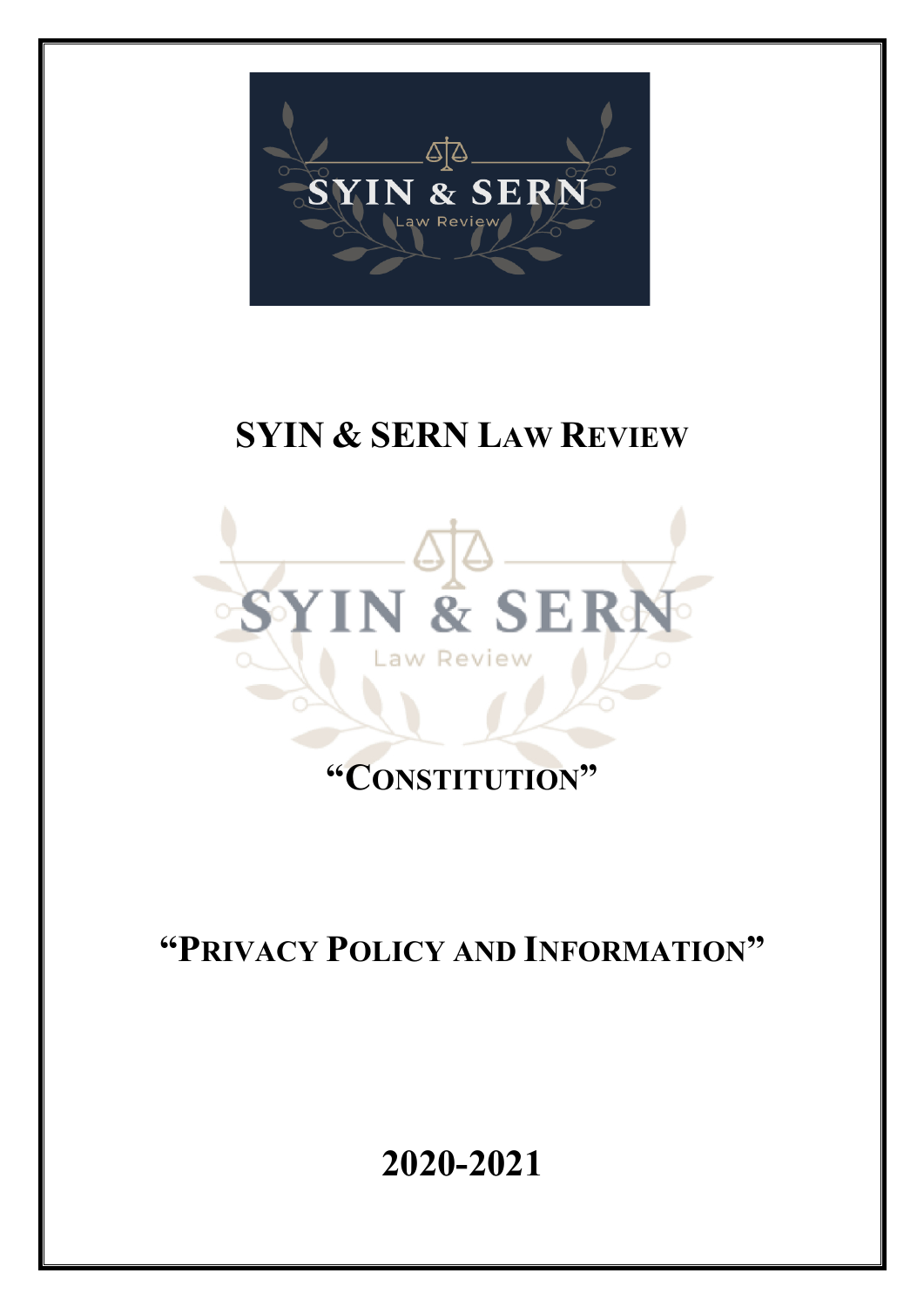# TABLE OF CONTENTS

| $\mathbf{I}$ . |                                                          |  |
|----------------|----------------------------------------------------------|--|
| 2.             |                                                          |  |
| 3.             |                                                          |  |
| 4.             |                                                          |  |
| 5.             |                                                          |  |
| 6.             |                                                          |  |
| 7.             |                                                          |  |
| 8.             |                                                          |  |
| 9.             | $Perks$ $\odot$ SY IN $\mathcal{R}_7$ SFI<br>$\cdots$ 16 |  |
| 10.            |                                                          |  |
|                |                                                          |  |

 $\rightarrow$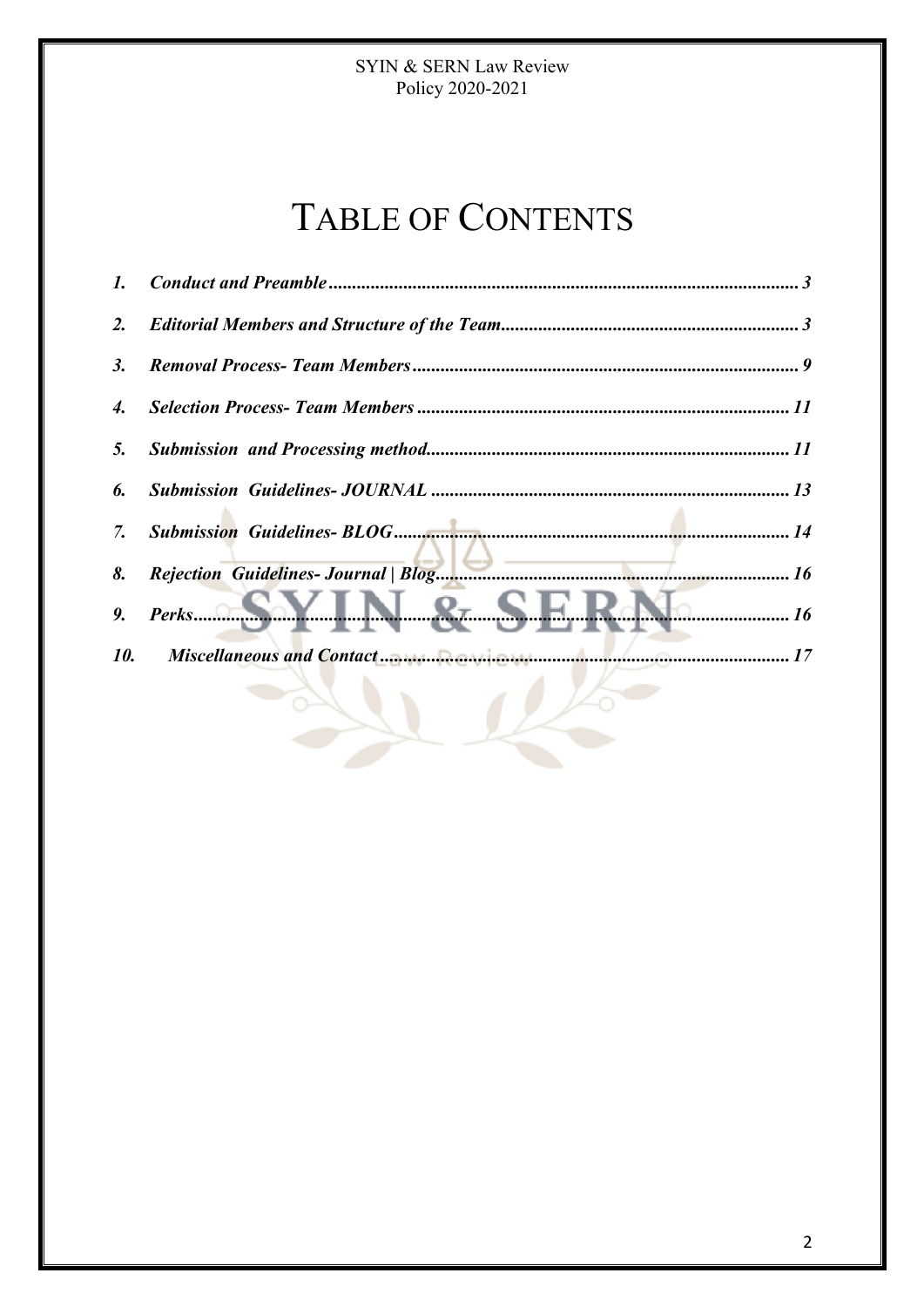## **1. CONDUCT AND PREAMBLE**

*The Conduct and Preamble lays down the working of the SYIN & SERN Law Review. This further lays down the basic rules and procedures that will govern the working of the Law Review.* 

- 1.1 The Syin & Sern Law Review is a student-run organisation, with a primary purpose of exploring the nuances of legal scholarship. The organisation is independent of any of the law universities.
- 1.2 Syin & Sern, is a quarterly publication journal. The student editors make all editorial and organisational decision, together with the chief-editor, president and peer-review panel of the organisation.
- 1.3 The Syin and Sern Law Review publishing journal/blog should be explicitly known, addressed and referred to as the 'Syin & Sern Law Review' or 'SS Law Review' or 'Syin & Sern' or 'Journal'.
- 1.4 The members of the team are expected to work in the spirit and in promotion of the SS aw Review. Law Review.
- 1.5 Proper decorum should be followed for the publicity of the review or in the representation of the Law Review. Any misconduct and defame to the SS Law Review would directly lead to a suspension or removal of that particular intern.

### **2. EDITORIAL MEMBERS AND STRUCTURE OF THE TEAM**

- 2.1 The Syin & Sern Law Review editorial team comprises of Founder, Chief-Editor ('VP'), Deputy Chief Editors('DEC'), Managing Editors ('ME'), Senior Editors ('SE'), Junior Editors ('JE') and Copy Editors ('AE').
- 2.2 The SS Law Review team shall comprise of Founder (the Law Review is currently run by one Founder). The Founder would have the right of The SYIN & SERN Law Review. The Founder is also referred to as the President of the organisation.
	- No one other than the Founder would have the right of the SS Law Review.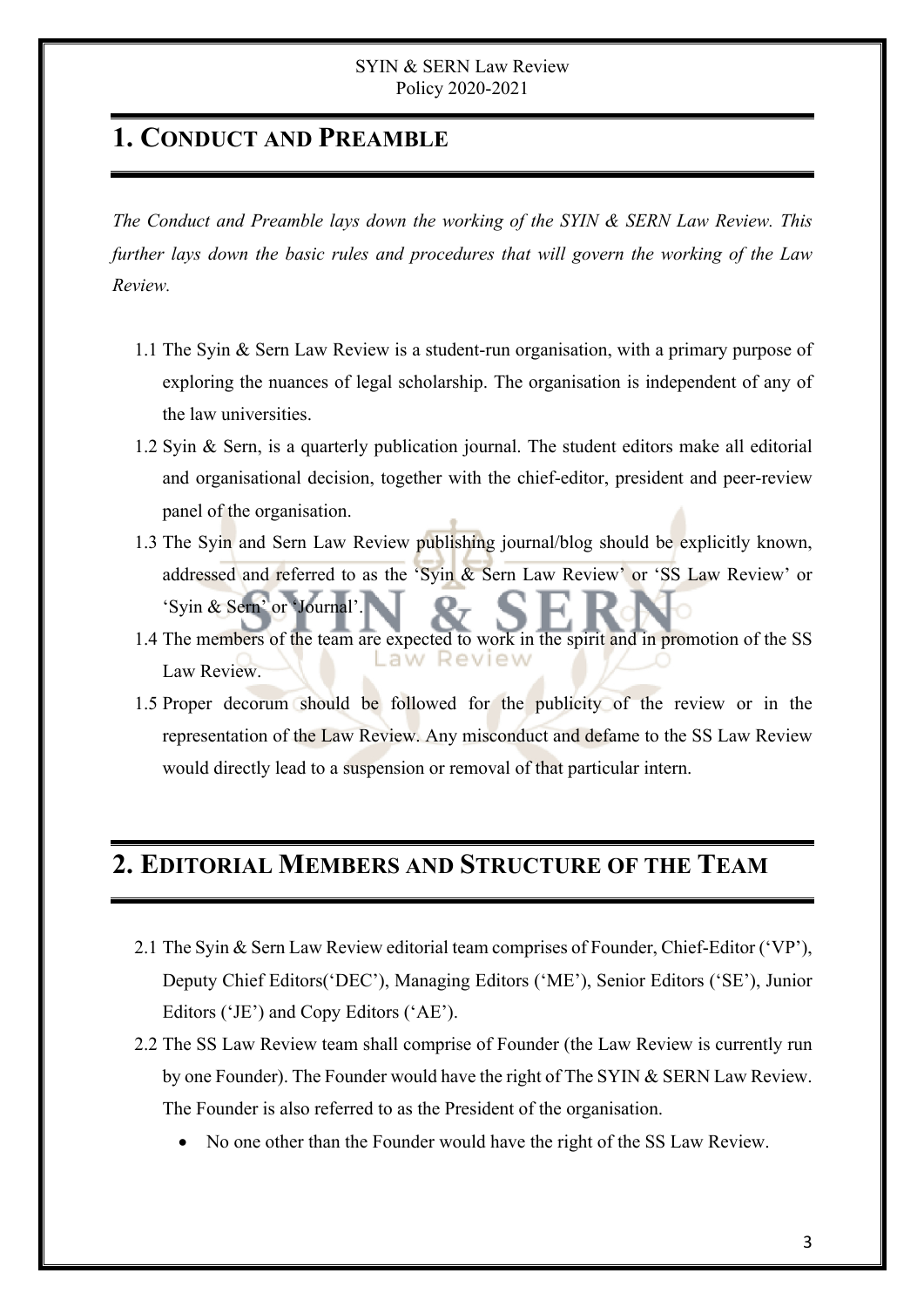- The position of the Founder shall remain fixed at all times, and only under prodigious circumstances the same may be disputed.
- The work of the Founder would be to facilitate proper communication, unity and spirit of work within the SS Law Review.
- The Founder reserve the right to represent the Law Review and Blog at all times.
- The Founder shall be a part of the Executive Board Member.
- 2.3 The SS Law Review team shall comprise of an **Editor-in-Chief**, whom may also be referred to as the **Vice President**.
	- The position of the Vice President will remain fixed until the removal or resignation from the Vice President is duly contacted to the Founder.
	- Any formal communication made by the Vice-President on behalf of the SS Law Review should be done in consultation with the Founder.
	- The work of the VP includes elucidating and deliberating whether the publication would be beneficial to the SS Law Review and take the *final call for publication*.
	- The name and signature of the Editor-in-Chief shall be published on the certificate (SYIN & SERN) which will be issued at any point of time, till the removal or resignation of the particular Vice President.
	- The Vice-President would have the discretion of recruiting new interns/editors, if the Vice President deems it necessary. The same may be done with due permission of the Founder.
	- The Vice-President shall at every point be a part of the Executive Board Member.
- 2.4 The SS Law Review team shall comprise of **Deputy Chief Editors**.
	- The position of the Deputy Chief Editors is kept at a maximum of two, which may be increased with the consultation of the Vice President at any point of time.
	- The position of the Deputy Chief Editors will remain fixed until the removal (as stated in Article 3- Section 3.2) or resignation from the DEC is duly contacted to the Founder and the Vice President.
	- Any formal communication made by the Deputy Chief Editors on behalf of the SS Law Review should be done in consultation with the Founder.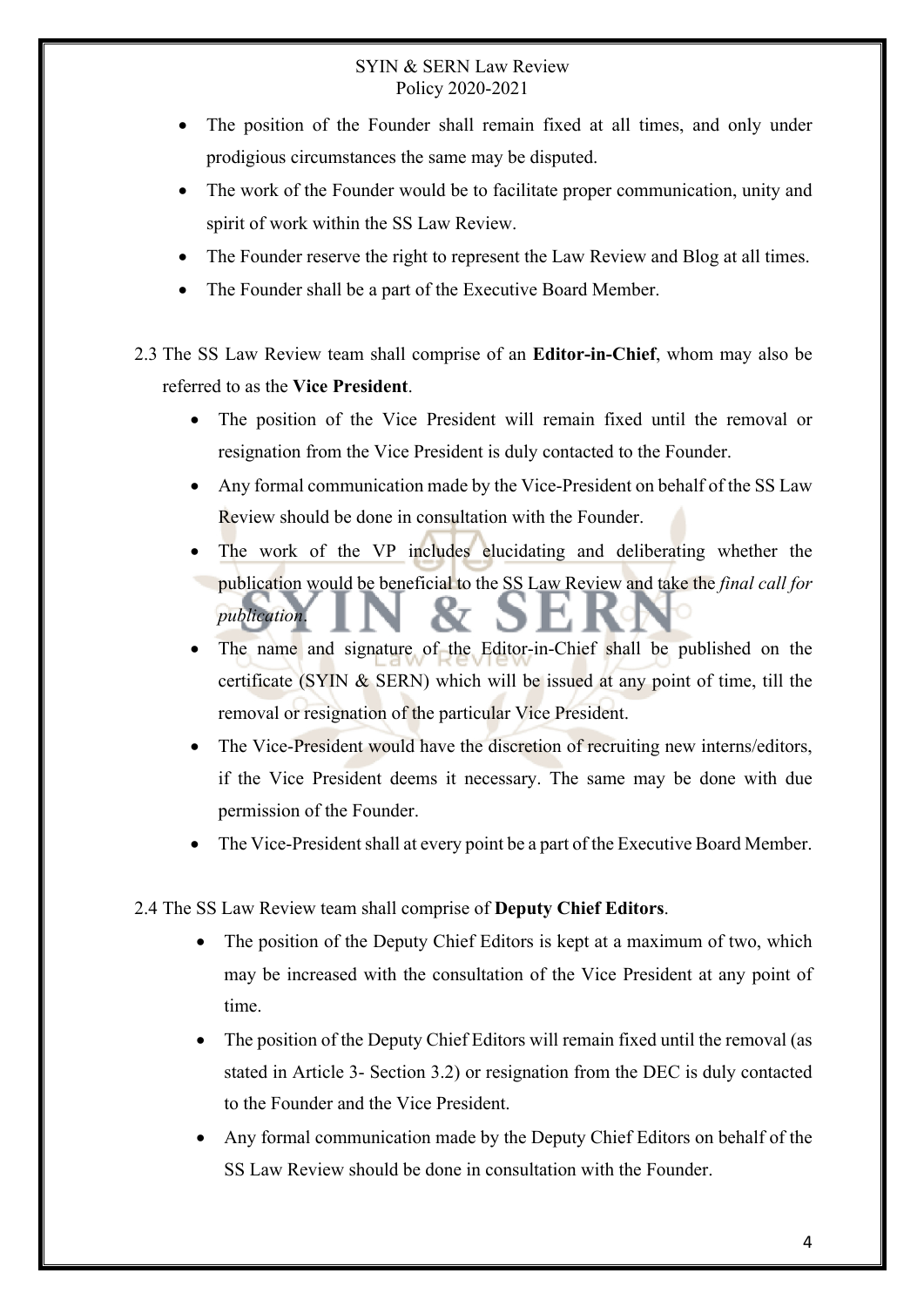- The work of the Deputy Chief Editors includes elucidating and deliberating whether the publication would be beneficial to the SS Law Review and take the *final call for publication*. Furthermore, it is the work of the DEC to make final editing changes and adding comments to the manuscript.
- The Deputy Chief Editors would have the discretion of recruiting new interns/editors, if the Deputy Chief Editors deems it necessary. The same may be done with due permission of the Founder and the Vice-President.
- 2.5 The SS Law Review team shall comprise of **Managing Editors**.
	- The position of the Managing Editors is kept at a maximum of three, which may be increased with the consultation of the Exclusive Board Members at any point of time.
	- The responsibilities are limited to checking the *relevance* of the topic, the *quality of research*, *original thought applied* to the submission.
	- The Managing Editor may also work towards commenting on the work of the authors and editing the manuscripts.
	- Managing Editor shall define the quality of the work and create a brief report about the work, so that the author may be provided with the 'quality of work feedback letter'.
	- The Managing Editor shall be a part of the Exclusive Board Members.
- 2.6 The SS Law Review team shall comprise of **Senior Editors**.
	- The position of the Senior Editors is kept at maximum of seven, which may be increased with the consultation of the Vice President at any point of time.
	- The responsibilities are but not limited to checking plagiarism, grammar, sources, citation scheme, language, and basic content standards required for publication.
	- The Senior Editor may also work towards commenting the work of the authors.
	- Senior Editor shall define the quality of the work and create a brief report about the work, so that the author may be provided with the 'quality of work feedback letter'.
	- Only few Senior Editor may be a part of the Exclusive Board Members, but this is subject to high scrutiny of the work, sincereness, dedication, number of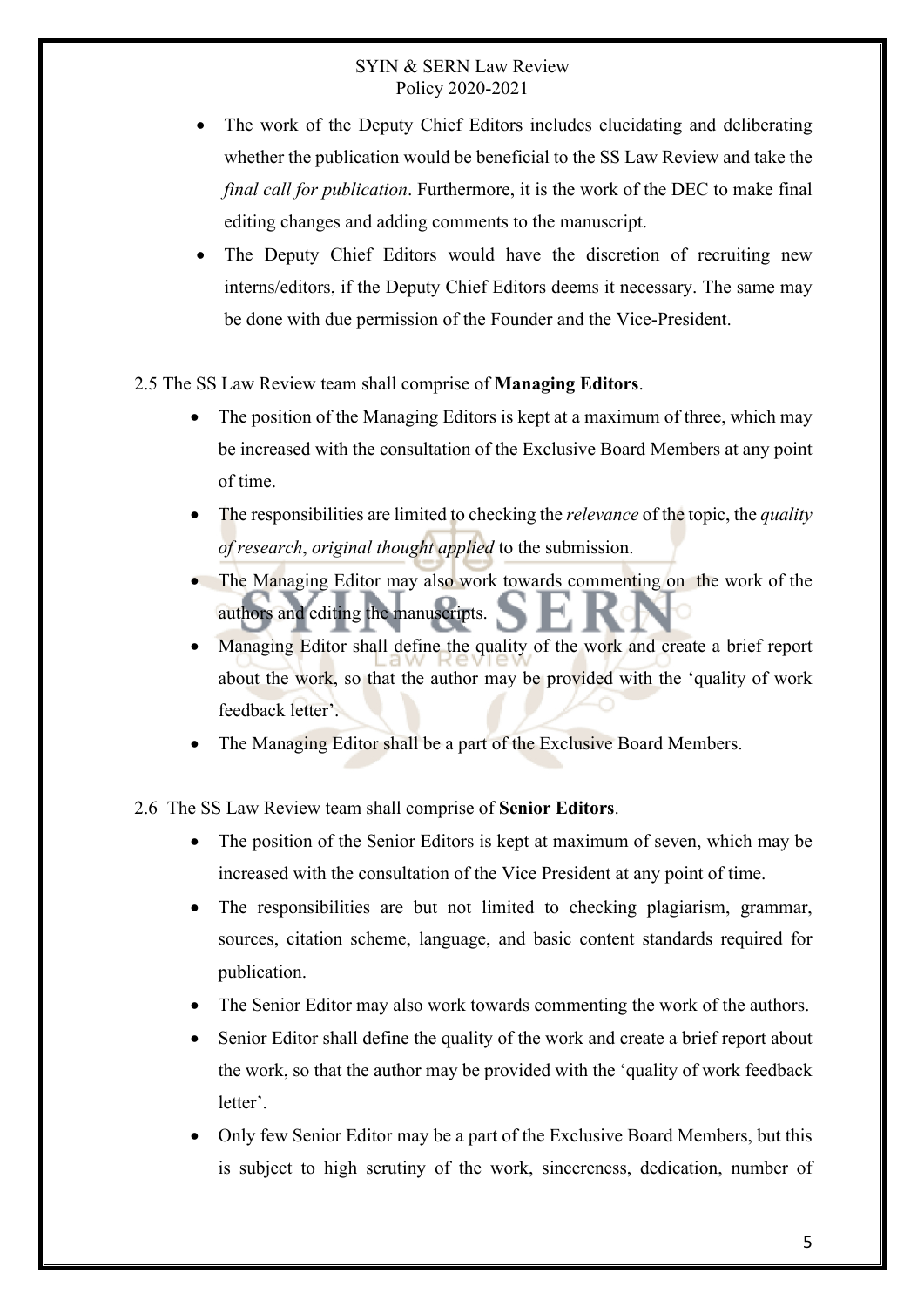manuscripts edited and different other factors. These factors are undertaken by the Exclusive Board Members and a decision is taken by the Exclusive Board Members towards having a Senior Editor as an Exclusive Board Member or not. Such a decision is taken only when an editor shows exemplary work and aims towards the growth of the SS Law Review.

- If a Senior Editor is not a part of the Exclusive Board Member, then they may be a part of the Associate Members.
- 2.7 The SS Law Review team shall comprise of **Junior Editors**.
	- The position of the Junior Editors is kept at maximum of eight, which may be increased with the consultation of the Vice President at any point of time.
	- The work of the Junior Editor is but not limited to reviewing the articles and checking out citations, with grammatical and general errors.
	- Junior Editor needs to work on editing the manuscript in detail and adding comments towards the subject matter of the manuscript and comment on the basic research of the same.
	- The Junior Editor shall report to the Managing Editor.
	- The Junior Editor may be a part of the Exclusive Board Members, but this is subject to high scrutiny of the work, sincereness, dedication, number of manuscripts edited and different other factors. These factors are undertaken by the Exclusive Board Members and a decision is taken by the Exclusive Board Members towards having a Junior Editor as an Exclusive Board Member or not. Such a decision is taken only when an editor shows exemplary work and aims towards the growth of the SS Law Review.
	- If a Junior Editor is not a part of the Exclusive Board Member, then they may be a part of the Associate Members.
- 2.8 The SS Law Review team shall comprise of **Copy Editors**.
	- The position of the Copy Editors is kept at maximum of ten, which may be increased with the consultation of the Vice President at any point of time.
	- The work of the Copy Editor is but not limited to reviewing the articles and checking out citations, with grammatical and general errors.
	- The Junior Editor shall report to the Managing Editor.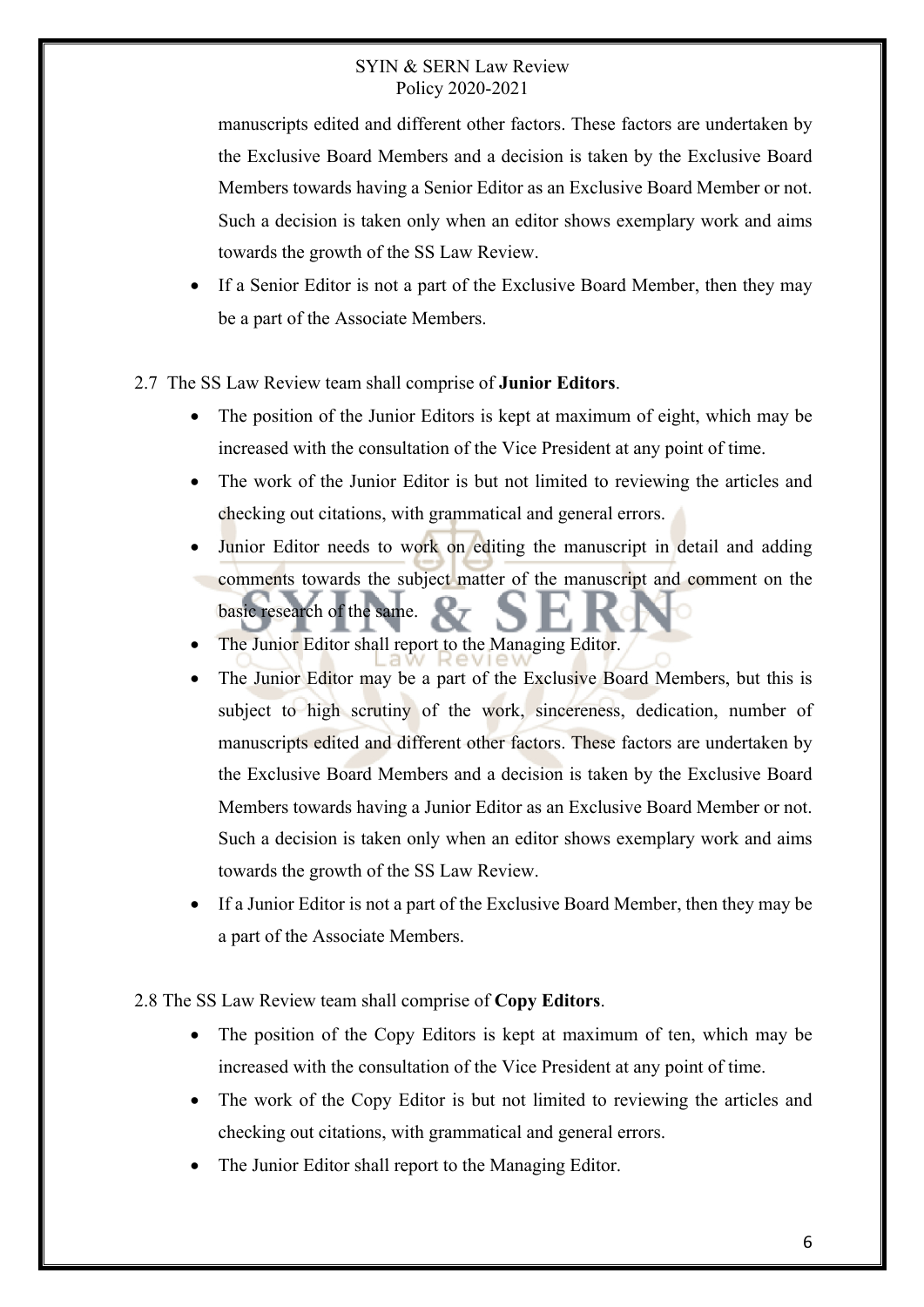- The Copy Editors may not be a part of the Exclusive Board Members.
- The Copy Editors may be a part of the Associate Members.
- 2.9 The SS Law Review team shall comprise of **Social Media Advisor(s)**. The present position may also be referred as Graphic Designer.
	- The position of the Social Media Advisor is kept at maximum of 5, which may be increased with the consultation of the Vice President at any point of time.
	- The work of the Social Media Advisor will be to maintain and post latest news about the SS Law Review at different social media platforms.
	- The Social Media Advisor works directly under the Vice President.
	- The Social Media Advisor shall create different graphics to make the SS Law Review best of its kind.
	- He/She/They will also be required to post the blogs, articles, journals on the official website.
	- The Social Media Advisor(s) may not be a part of Exclusive Board Members.
	- The Social Media Advisor(s) may be a part of Associates Members.

#### Law Review

- 2.7 The SS Law Review team shall comprise of **Researcher(s)**.
	- The position of the researcher is kept at a maximum of fifty, which may be increased or decreased anytime with due consultation to the Vice President.
	- The Researchers shall not be provided with the stipend.
	- The Researchers will be provided with internship certificate, publication certificate, endorsement on LinkedIn profile.
	- The Researchers will not be a part of the Exclusive Board Members.
	- The Researchers shall publish two articles per month and till the time period of their internship.
	- The Researchers may be charged an enrolment fee. The enrolment fee may be imposed only in specific situations. This fee may differ from case-to-case basis.

#### 2.8 The SS Law Review team shall comprise of ten **Campus Ambassador**

The position of the Campus Ambassador is kept at ten, which may be increased or decreased with due consultation to the Vice President.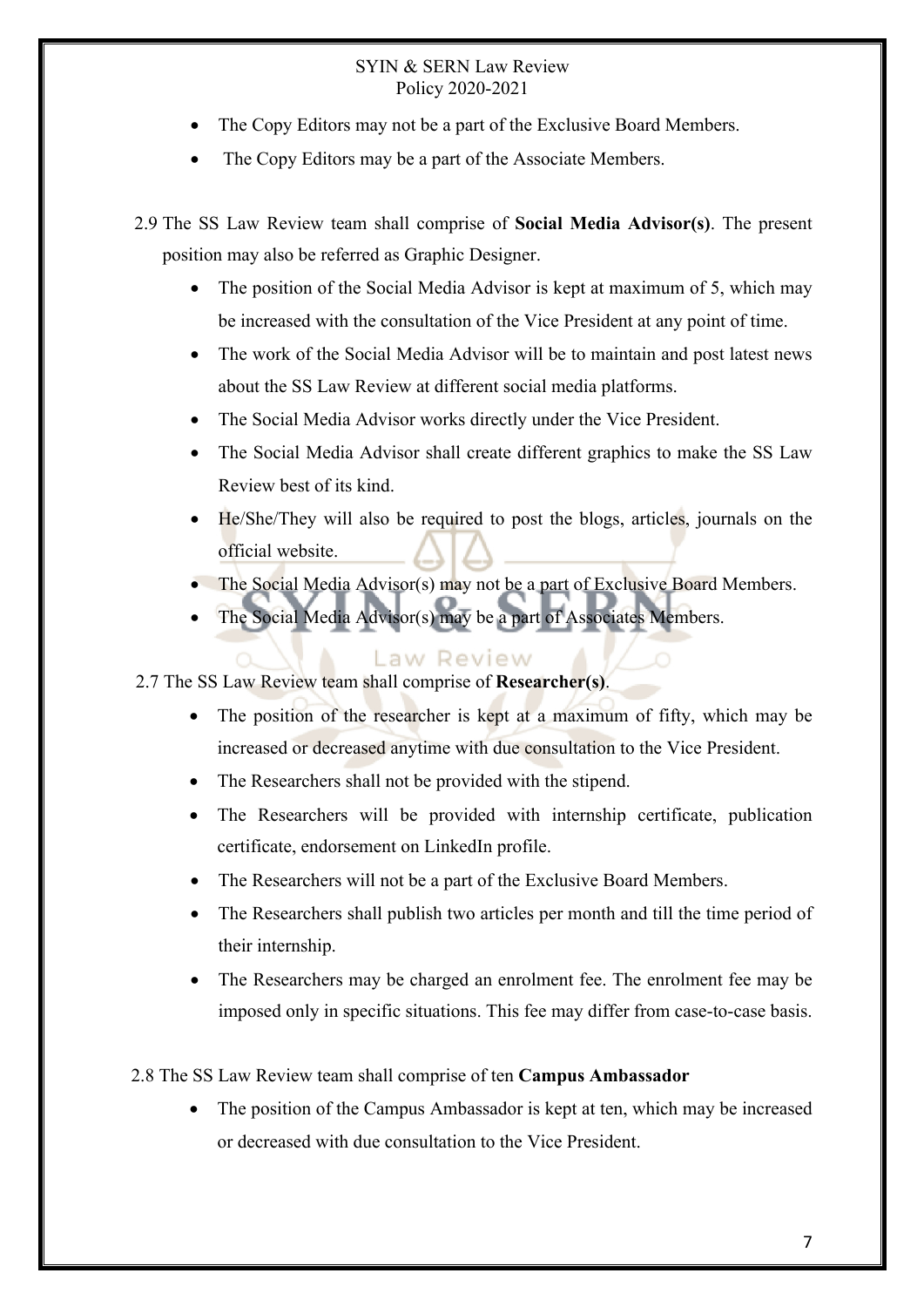- The Campus Ambassador shall be provided with free publication at any point of time.
- The Campus Ambassador will not be provided with any stipend.
- The Campus Ambassador will be provided with internship certificate, endorsement on LinkedIn profile.
- The Campus Ambassador shall not be considered as a part of the Exclusive Board Member.

#### 2.9 *The hierarchy of the team in the SYIN & SERN Law Review will be defined as:*

- 1. Founder
- 2. Editor-in-Chief (Vice President)
- 3. Deputy Editor-in-Chief(s)
- 4. Managing Editor(s)
- 5. Senior Editor(s)
- 6. Junior Editor(s)
- 7. Social Media Advisor
- 8. Researcher(s)
- aw Review 9. Campus Ambassador(s)
- 2.10 Promotion of any of the editor is subject to strict and high scrutiny of the work, sincereness, dedication, number of manuscripts edited and different other factors. These factors are undertaken by the Exclusive Board Members and a decision is taken by the Exclusive Board Members towards having an Editor promoted to a higher position. Promotion shall be done after a period of 12 months, however an exception is provided in the case of exceptional work and dedication, where the intern may be promoted after a period of 6 months. The promotion decision is taken only when an editor shows exemplary work and aims towards the growth of the SS Law Review.

*Note- A review report should be created by all the board members (excluding Social Media Advisor in the board), this will facilitate in providing the author with the "Quality of work feedback letter". This letter will mainly include the comments of Senior Editor(s), Managing Editor(s), Deputy Chief Editor(s) and Chief Editor.*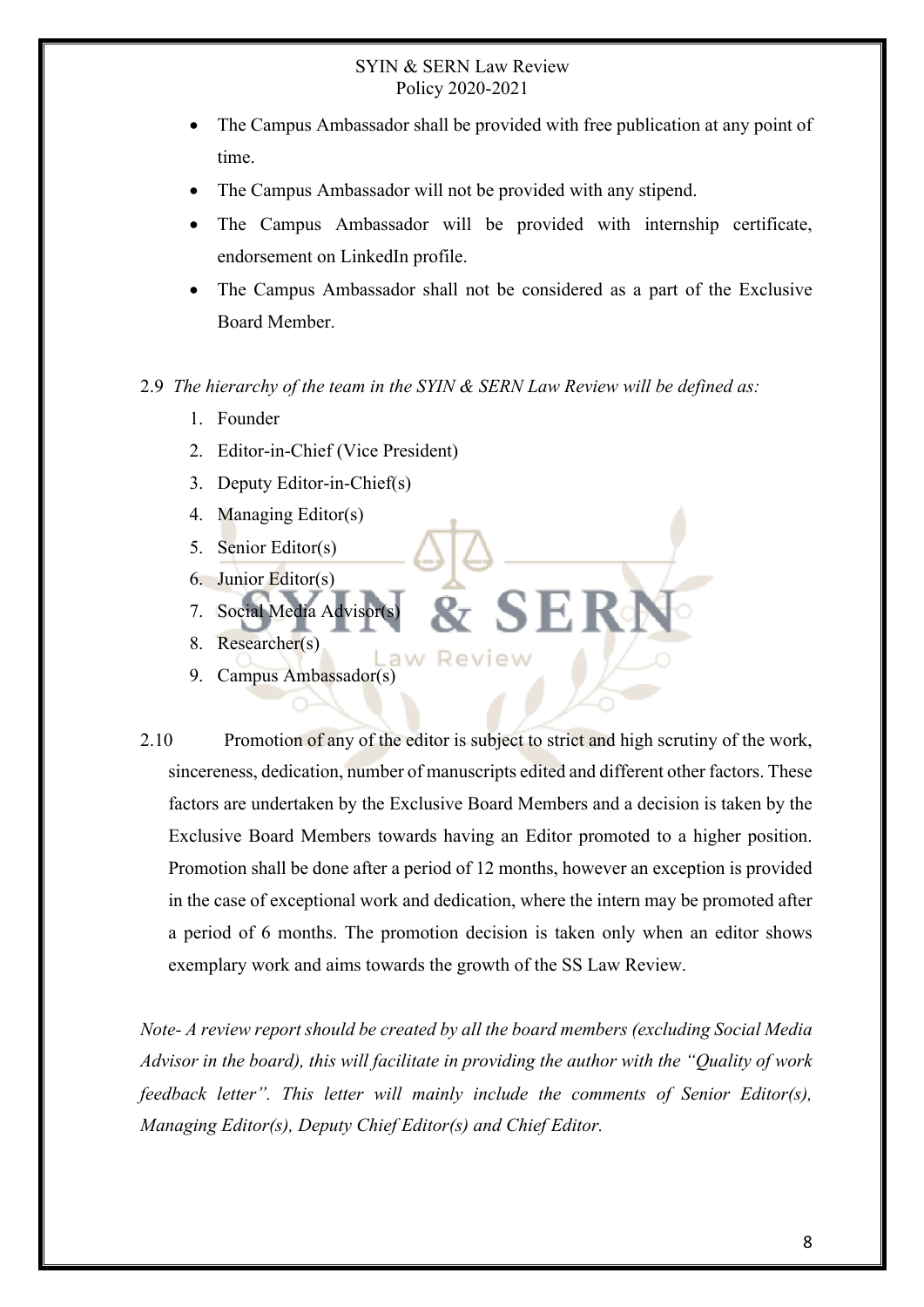### **3. REMOVAL PROCESS- TEAM MEMBERS**

- 3.1 The removal of the President can be done in only extreme cases. The following shall remain the procedure of president's removal-
	- *(i) The president should be given an advance notice (5 weeks prior) that a resolution may be passed against them.*
	- (ii) *All necessary action may be taken to mitigate the disputes within these 5 weeks. The same shall be mutual and be taken from the president's side and both from the person presenting resolution.*
	- (iii) *In case the dispute is not resolved, the concerned person is allowed to take the action and a resolution may be present Infront of the team members through email and the same should be acknowledged by everyone.*
	- (iv) *The president shall be given a proper chance to posit the concerned arguments.*
	- (v) *The resolution shall contain all necessary information, such as, the complaint, evidence, team members information.*
	- (vi) *The resolution posited should be now followed with proper voting within the team members (including editors, researchers, campus ambassadors, managers, social media advisors). The voting shall be conducted by the highest authority in the law review.*
	- (vii) *Each team member shall have a voting power. The president and the person presenting the resolution may not have the power to vote.*
	- (viii) *The concerned voting shall be done anonymously with collection of email ids.*
	- (ix) *Once, the voting is conducted, results shall be available to the team members and the president.*
	- (x) *For the removal of the president, there should be a vote count of 92% and above, in favour of the removal of the president.*
	- (xi) *The removal of the president shall be then followed with appointment of new president, and the nominees may fill their candidature of the same. The candidature shall be given to Chief Editor, or Deputy Chief Editor(s), Managing Editor(s), whosoever, is not submitting the candidature for the*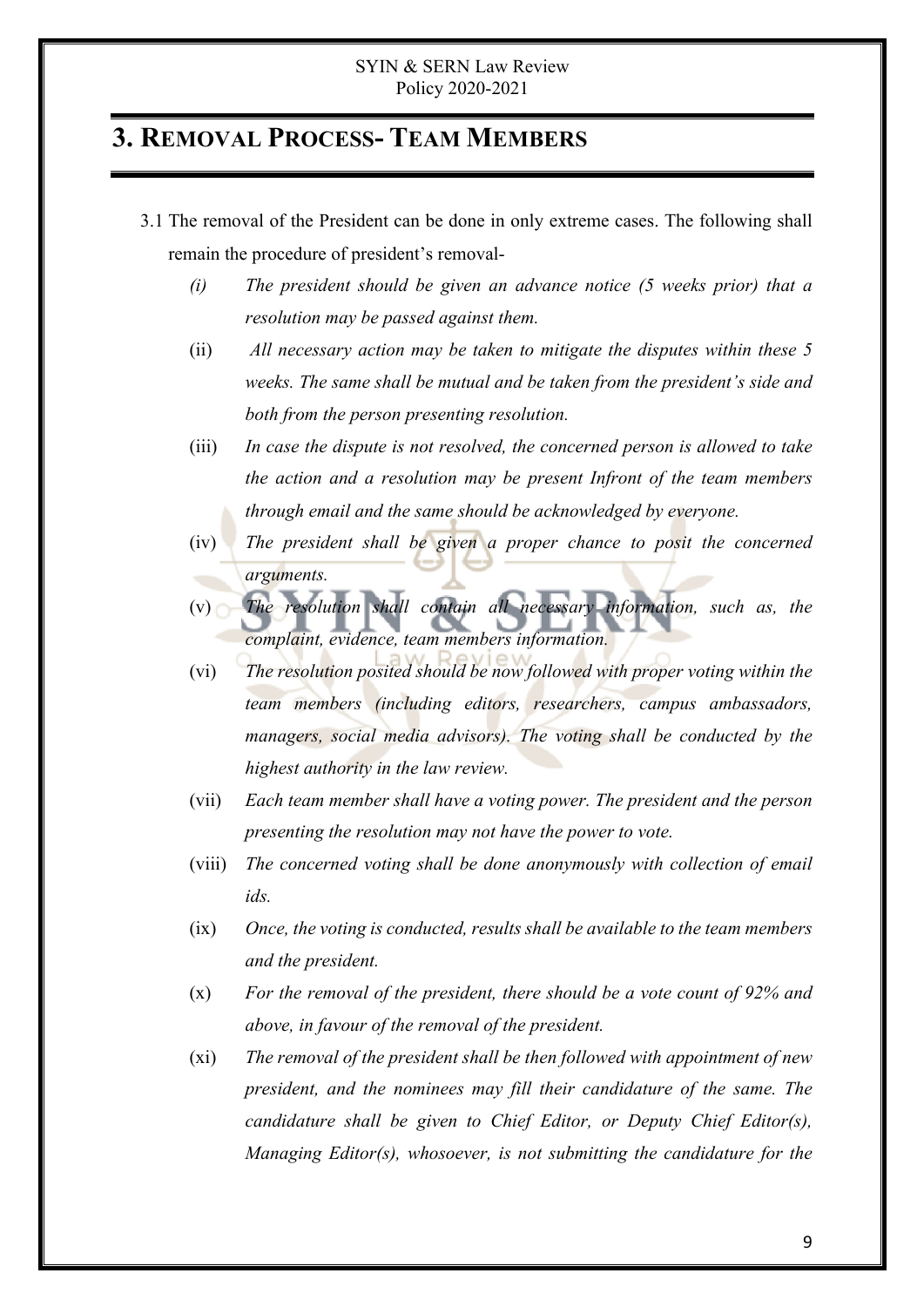*position. The candidate with the highest vote count shall be appointed as the new president of the organisation.* 

- 3.2 For the removal any of the Exclusive Board Member following procedure shall be followed-
	- (i) *The Exclusive Board Member shall be provided with advance notice (2 days prior) before taking any strict action against them.*
	- (ii) *The Exclusive Board Member shall be provided with three warnings before taking any action against them. A dispute resolution time shall be provided to the Exclusive Board Member.*
	- (iii) *In case the dispute is not resolved, the founder is allowed to take the action and a resolution may be present infront of the team members through WhatsApp group.*
	- (iv) *The Exclusive Board Member shall be given a proper chance to posit the concerned arguments.*
	- (v) *The resolution posited should be now followed with proper voting within the editorial team members. The voting shall be conducted by the highest authority in the law review(founder).*
	- (vi) *Each team member shall have a voting power. The Exclusive Board Member may not have the power to vote.*
	- (vii) *The concerned voting shall be done anonymously with collection of email ids under the review of the founder.*
	- (viii) *Once, the voting is conducted, results shall be available to the team members and the Exclusive Board Member.*
	- (ix) *For the removal of the Exclusive Board Member, there should be a vote count of 65% and above, in favour of the removal of the Exclusive Board Member.*
- 3.3 For the removal any of the Associate Member following procedure shall be followed-
	- (i) *The Associate Member shall be not be provided with advance notice before taking any strict action against them.*
	- (ii) *The Associate Member shall be provided with three warnings before taking any action against them. A dispute resolution time shall be provided to the Associate Member.*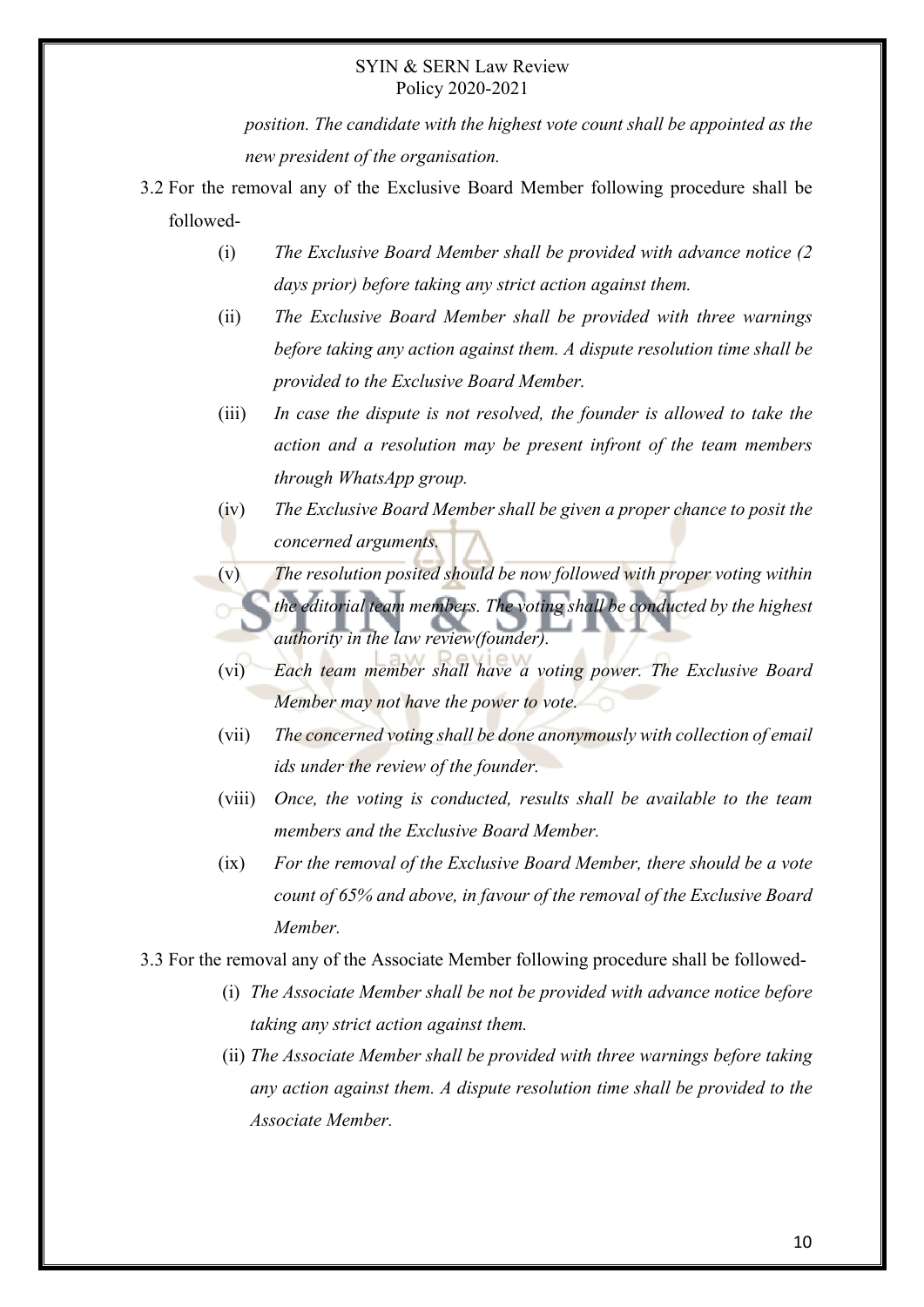- (iii) *In case the dispute is not resolved, the founder is allowed to take the action and a resolution may be present infront of the team members through WhatsApp group.*
- (iv) *The Associate Member shall be given a proper chance to posit the concerned arguments.*
- (v) *The resolution posited should be now followed with proper voting within the editorial team members. The voting shall be conducted by the highest authority in the law review(founder).*
- (vi) *Each team member shall have a voting power. The Associate Member may not have the power to vote.*
- (vii) *The concerned voting shall be done anonymously with collection of email ids under the review of the founder.*
- (viii) *Once, the voting is conducted, results shall be available to the team members and the Associate Member.*
- (ix) *For the removal of the Associate Member, there should be a vote count of 65% and above, in favour of the removal of the Associate Member.*

# **4. SELECTION PROCESS- TEAM MEMBERS**

- 3.1 The Founder in consultation with the Vice-President would have the discretion of making the decision regarding the selection process of the Team Members.
- 3.2 Those who will not be able to secure an internship opportunity would be given information and review for the same within 2-3 weeks of submission of their CV.
- 3.3 The selection process may be done with 1-2 weeks of the deadline date. Where preference may be given to candidates with prior experience in the field of editing.
- 3.4 The Selection may include a basic interview round. This depends upon the number of applications for the board members.

### **5. SUBMISSION AND PROCESSING METHOD**

*Any article/blog published in SYIN & SERN, shall be reviewed within 30 working days. Author shall receive an acknowledgment of the same, in due course. The Vice President, Deputy Chief*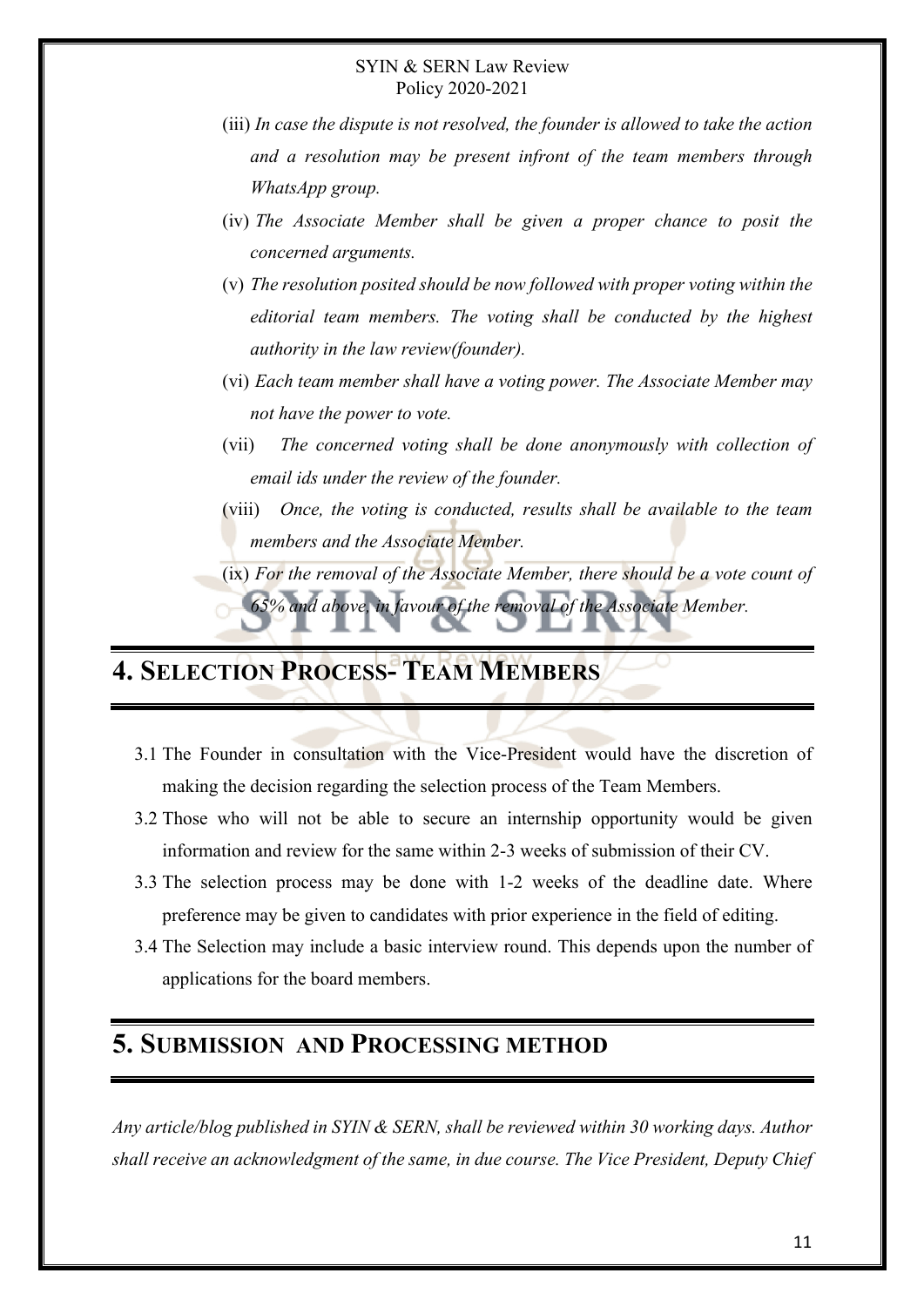*Editor and Managing Editors would have the right to reject any article. Managing and Deputy Chief Editor shall convey the same to the Vice-President.*

- 5.1 Submissions should be mailed at  $\frac{\text{cylinder}}{\text{cylinder}}$   $\frac{\text{cylinder}}{\text{cylinder}}$  only.
- 5.2 The submission received will be first given to Copy Editor for editing. The CE shall complete the reviewing within three days of allotment of an article/blog. The same shall be then forwarded to the Junior Editor.
- 5.3 The Junior Editor shall complete the reviewing within three days of allotment of an article/blog. The same shall be forwarded to the Senior Editor.
- 5.4 The Senior Editor shall complete the reviewing process within three days of the article/blog transferred by the Junior Editor. The Senior Editor may transfer the same, to the Managing Editors.
- 5.5 The Managing Editors may then review the articles/blogs. The Managing Editor may edit all the necessary stuff. This shall be then transferred to the Deputy Chief Editor.
- 5.6 The Deputy Chief Editors may then review the articles/blogs. The Deputy Chief Editor may edit all the necessary stuff. This shall be then transferred to the Chief Editor.
- 5.7 The Chief Editor/Vice President shall be the final decision-making authority (after the Founder).
- 5.8 After the Vice President approves the Article/Blog, the same shall be informed to the author.
- 5.9 The Social Media Advisor shall then (publish the same on the SYIN & SERN official website. Link- https://syinandsern.com/syin.
- 5.10 For uncomplicated way of forwarding the articles, the Editorial Members would be provided with an access to the Google Drive of SYIN & SERN Law Review.
- 5.11 If an article/blog is sent back to the author, the author must reply within 7-10 days of receiving the article/blog.
- 5.12 Any article published without undergoing the review process shall be taken down immediately with severe consequences to the person responsible.

Note- *The editor should change the grammatical errors and if the board members find that the article needs improvement the same should be conveyed to the author. The Board Members may identify the areas where improvement is needed. At any stage, if any document has a plagiarism/similarity of more than 15%, it shall be rejected/returned for redrafting.*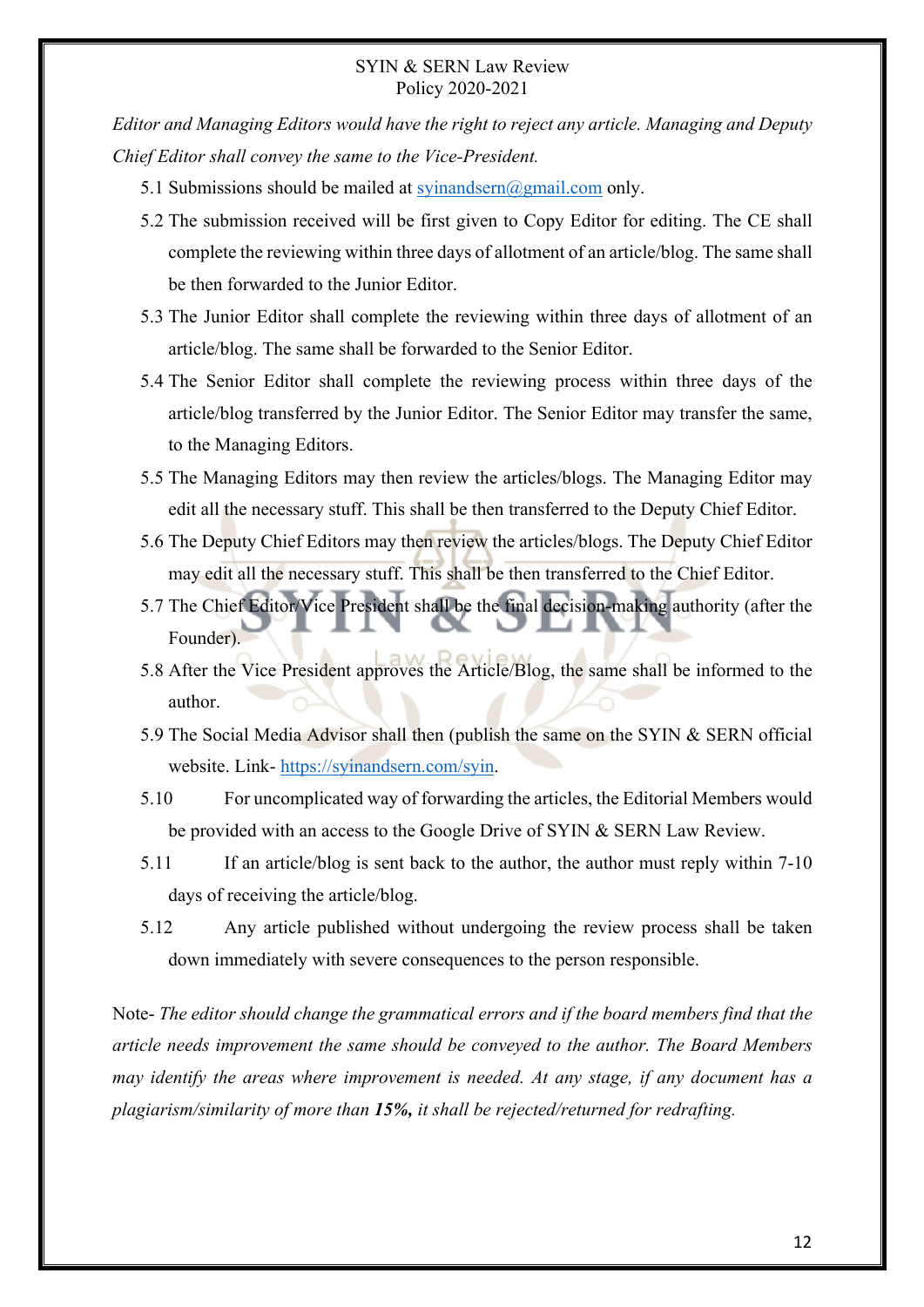## **6. SUBMISSION GUIDELINES- JOURNAL**

*The submissions are divided in three categories*:

- 1. **Research Articles** It should be a comprehensive article discussing and analysing key development's or issues related to the theme. **Word limit** for the same is 3500 to 10000 words (exclusive of footnotes).
- 2. **Short Posts /Short Notes** It should discuss new concepts, recent development's, or any old issue related to the theme. **Word limit** for the same is 1000 to 3000 words (exclusive of footnotes).
- 3. **Case Comments/Reviews/ Legislative Comments** It should contain a brief summary of facts, analyse the key issues and capture the relevant findings case. Case review should be related to the theme. **Word limit** for the same is 800 to 3000 words (exclusive of footnotes).
- 4. **Books Review/Article Review/Opinions –** It should contain a brief review of the book; the author shall write the review from his point of view. **Word limit** for the same is 800 to 3000 words (exclusive of footnotes).

#### *Note- Abstract is mandatory. Word limit for the same is 300 words.*

- 6.1 The submissions are to be made on the subject matter of law and of legal scholarship. Submissions are to be made at the official email id of the Syin and Sern Law Review- syinandsern@gmail.com.
- 6.2 The submission should reflect **original**, **unpublished** work and **not under review** in any other platform. A maximum similarity of **15%** is allowed. Nonadherence to this rule shall result in rejection of the article *summarily* without any chance of revision.
- 6.3 If an author withdraws their submission after 7 days of submission, they may be blacklisted and may not be allowed to submit with the Syin & Sern Law Review again.
- 6.4 Submissions must be ideally within the world limit frame.
- 6.5 The submission should adhere to the following formatting style: -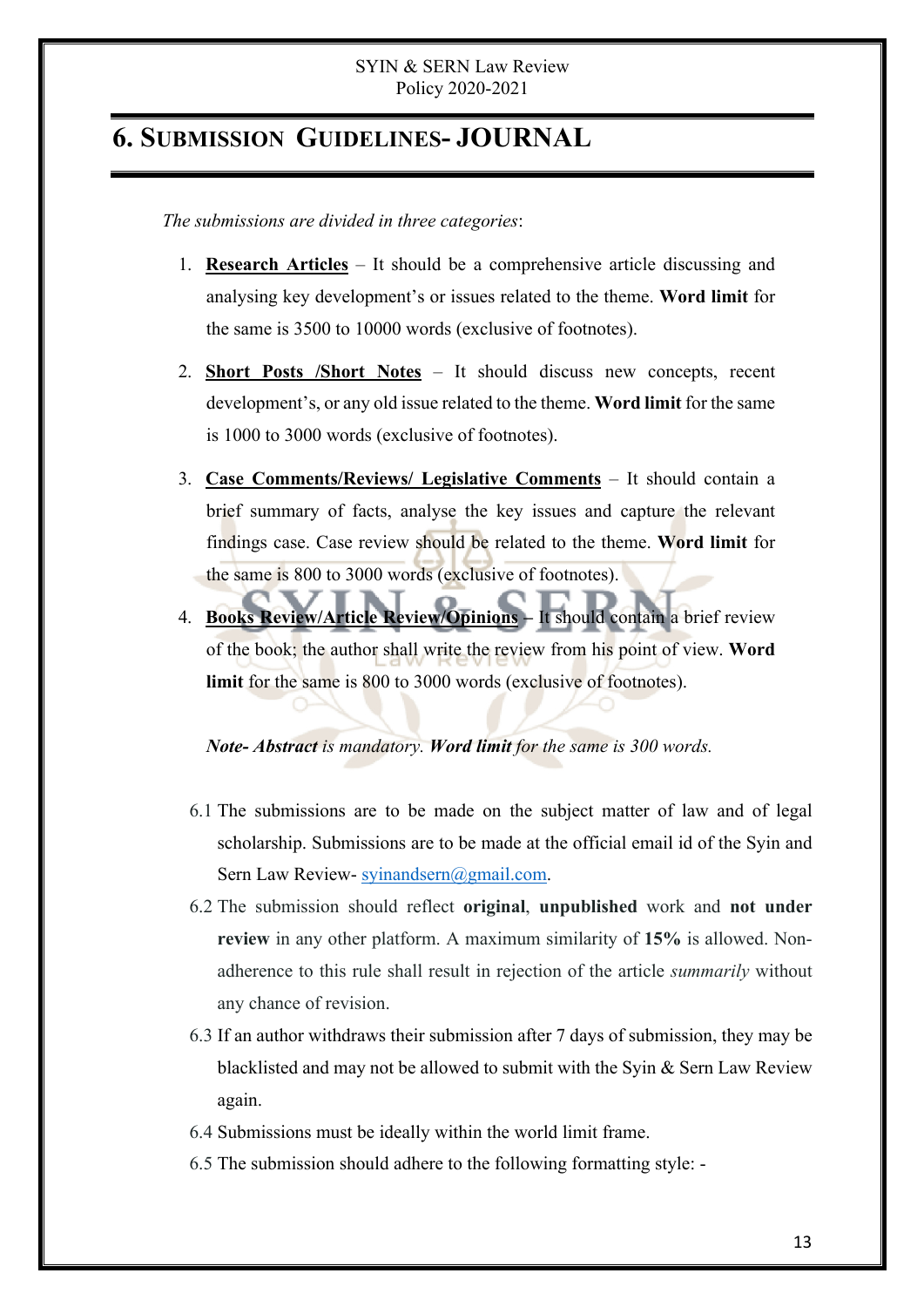- a. **Margins**: 2.54 cm each side (or "Normal" Margins);
- b. **Size**: A4 Size Paper
- c. **File Format**: Docx. or Doc.
- d. **Line Spacing**: 1.5
- e. **Alignment of Text**: Justified
- f. **Font Style**: Times New Roman
- g. **Font Size** 12
- 6.6 The citation style should be consistent, and only bluebook  $20<sup>th</sup>$  citation style can be followed.
- 6.7 The submission should reflect original work. Plagiarism of any kind is strictly prohibited.
- 6.8 The author should e-mail any changes, at the same chain/thread of mail. Please avoid fresh/new email subject lines for the same post.
- 6.9 For Articles/short Notes/ Short Posts/ Case Comments/ Legislative Comments/Book Review/Opinion there shall be **no publication fee** charged by the author.

*Stage 1 status may be provided to the author within 1-2 weeks. However, the final publication may take a reviewing and processing time of 40 days. Stage 1 status is explained in the Section 8 of the Constitution.* 

**Note**: On publication of the article, the copyright over the article shall automatically transfer to '*The SYIN & SERN Law Review'*. If anyone claims plagiarism the same shall be entertained by the author and not by the SS Law Review. SS Law Review shall not be responsible for any liabilities accruing from the content of the article published.

## **7. SUBMISSION GUIDELINES- BLOG**

- 8.1 Submissions are to be made at the official email id of the Syin and Sern Law Review- syinandsern@gmail.com.
- 8.2 Blogs shall be published on a different page at the SYIN & SERN Law Review.
- 8.3 Submissions will be accepted on the latest and/or relevant issues on different fields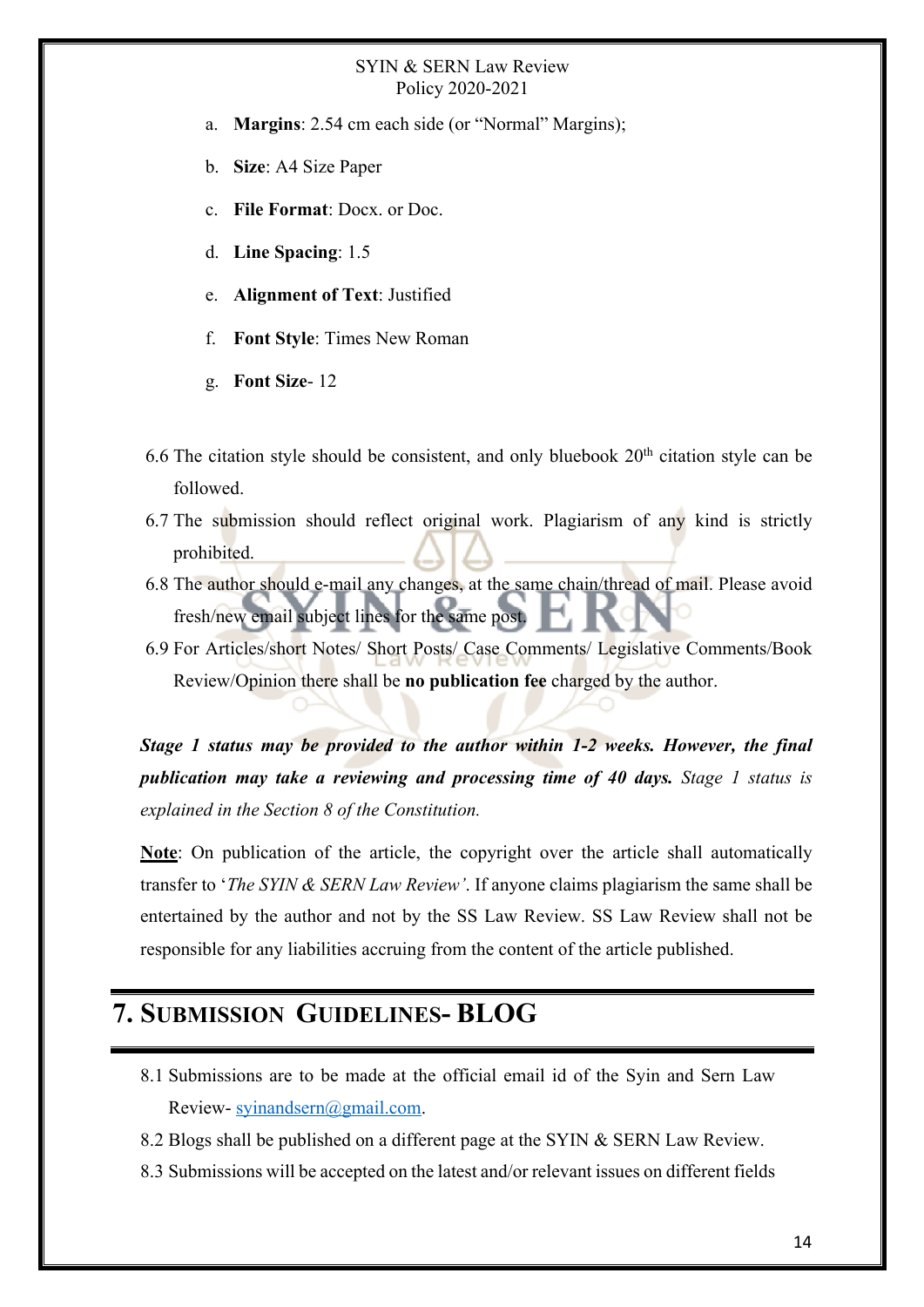of Law. This can further include topics that have already been published elsewhere or at SS Law Review. **Word limit** for the same is 800 to 3500 words.

- 8.4 The submission should reflect **original**, **unpublished** work and **not under review**  in any other platform. A maximum similarity of **15%** is allowed. Non-adherence to this rule shall result in rejection of the article *summarily* without any chance of revision.
- 8.5 Submissions must be ideally within the world limit frame.
- 8.6 The submission should adhere to the following formatting style:
	- a. **Margins**: 2.54 cm each side (or "Normal" Margins).
	- b. **Size**: A4 Size Paper
	- c. **File Format**: Docx. or Doc.
	- d. **Line Spacing**: 1.5

g. **Font Size**- 12

- e. **Alignment of Text**: Justified
- **Font Style: Times New Roman**
- 8.7 The citation style should be consistent, and only **hyperlinks** should be provided at relevant places. Hyperlinks should be considered as the mandatory preference. This may be changed only in exception circumstances, for instance, if a source is cited from subscription based database, then the author can follow  $20<sup>th</sup>$  bluebook citation style.
- 8.8 The submission should reflect original work. Plagiarism of any kind is strictly prohibited.
- 8.9 The author should e-mail any changes, at the same chain/thread of mail. Please avoid fresh/new email subject lines for the same post.
- 8.10 For **blogs no publication fee** may be charged by the SS Law Review.

*Stage 1 publication status may be provided to the author within 2 weeks. The publication may take a reviewing and processing time of 20-30 days. Stage 1 publication is explained in the Section 8 of the Constitution.* 

**Note**: On publication of the article, the copyright over the article shall automatically transfer to '*The SYIN & SERN Law Review'*. If anyone claims plagiarism the same shall be entertained by the author and not by the SS Law Review. SS Law Review shall not be responsible for any liabilities accruing from the content of the article published.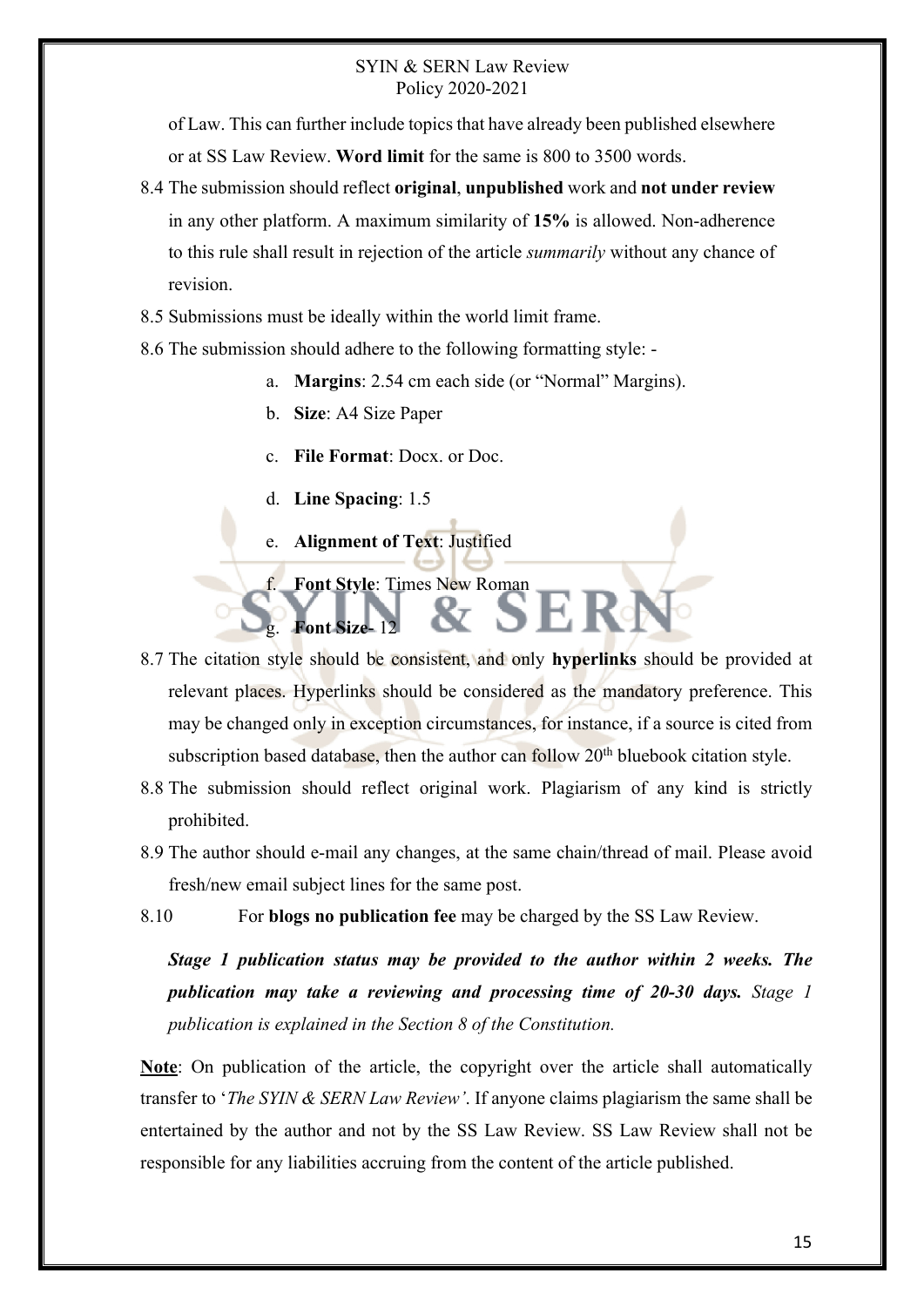## **8. REJECTION GUIDELINES- JOURNAL | BLOG**

- 8.1 The Syin & Sern Law Review follows a two stage editing with a 7 level editing process.
- 8.2 Selection for Stage 1 is done after a mere perusal of the abstract and the manuscript. Stage 1 selection precisely means that the manuscript stand in top fifty of the total manuscripts received.
- 8.3 Stage 1 selection mail is provided within 2 weeks of the submission of the manuscript. If a manuscript is selected for stage 1, then the manuscript is transferred to the editing team for strict and stringent editing.
- 8.4 If the manuscript is rejected at stage 1, then the respective author is informed through the email.
- 8.5 Stage 2 editing involves Copy Editor, Junior Editor, Senior Editor, Managing Editor, Deputy Chief Editor, and Chief Editor's editing.
- 8.6 Once the Stage 2 editing is completed, the author is informed about the same and is requested to make the relevant changes. This however, does not mean that the manuscript is selected for publication. Once the changes are made, the author will send back the manuscript which will be then provided to the Chief Editor and Deputy Chief Editor for final decision regarding the publication of the same.
- 8.7 If the manuscript is selected after the completion of Stage 2 and author's editing, the respective author will informed about the rejection or selection of the article.
- 8.8 A manuscript can be even rejected after stage 2 selection. Publication decision is only taken at stage 3, which will only include maximum of 10-15 submissions.
- 8.9 Syin & Sern promotes journal of legal scholarship, so publication in Syin & Sern passes strict and stringent editing.

## **9. PERKS**

 *The author's content published at the SS Law Review, has the following perks:*

- 9.1 Each author shall be provided with a publishing certificate if the article/blog is published in the SS Law Review.
- 9.2 The author shall be provided with a "Quality of Work Feedback Letter".
- 9.3 The author will also be provided with an endorsement on their LinkedIn account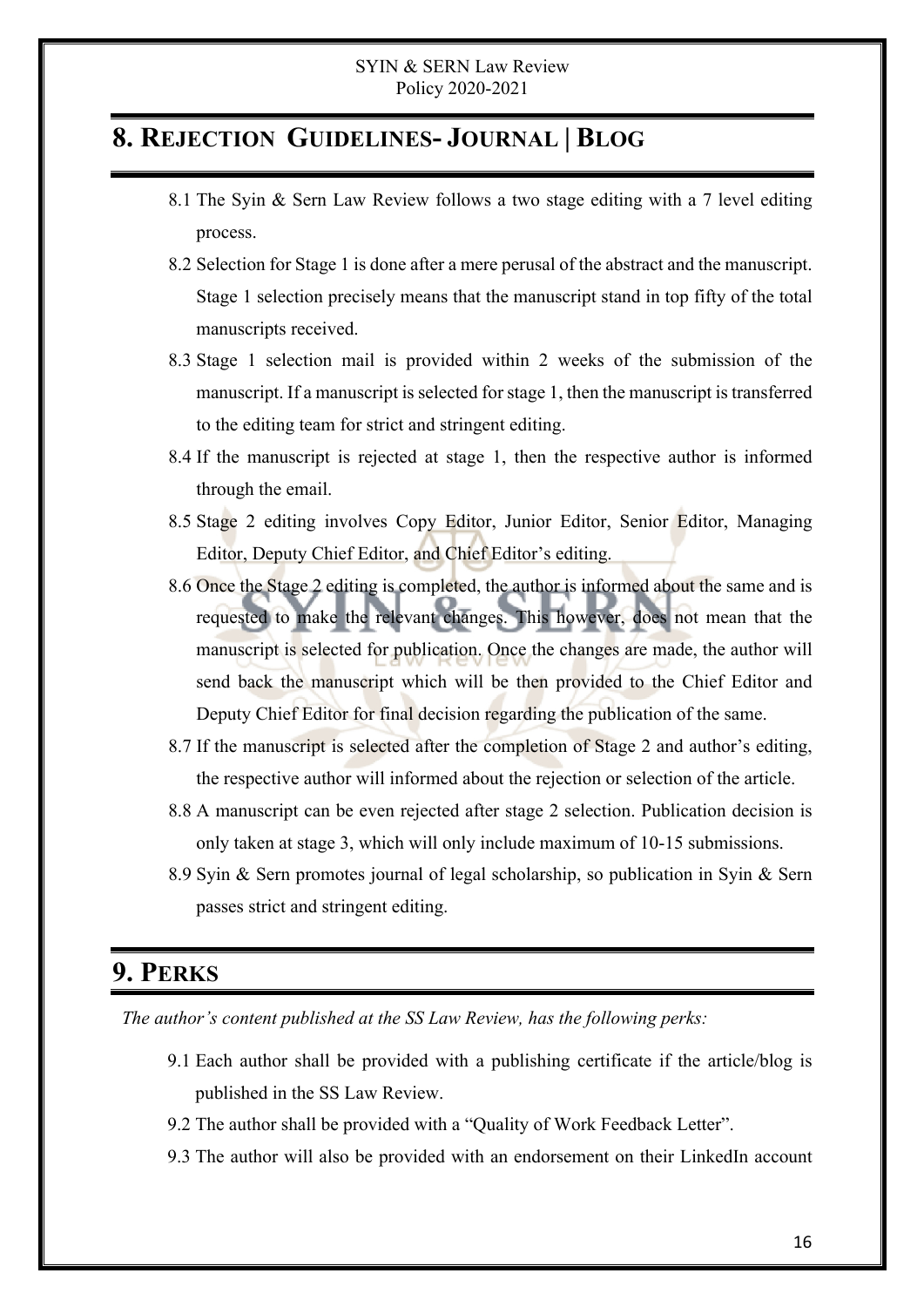(with due permission of the author) from the SS Law Review. This will be done only if the author shows exemplary work.

- 9.4 Top 3 authors shall be provided with a medallist certificate for the Gold Medallist, for the Silver Medallist, and for the Bronze Medallist. This shall be completely transparent, and any author can ask for the judgement criteria.
- 7.1 Top 3 authors will be further provided with Publishing Certificate and Medallist Certificate.

### **10. MISCELLANEOUS AND CONTACT**

- 8.1 The policy can be amended at any point of time, with due consultation of the Exclusive Board Members. The motion of amendment must be passed by a majority of 2/3rd of the total members in the meeting. In case of a tie, the deciding vote shall be the vote of Founder. In case of any dispute, the Founder decision shall be binding and will have the power to amend the constitution.
- 8.2 Any payment done to Syin & Sern Law Review, shall not be returned under any circumstances.
- 8.3 The team should work in consonance with each other ideas. Every statement made should be done in spirit of the SS Law Review. The communication made inside the SS Law Review should not be discourteous at any point of time. If this is found the board/associate member shall be removed with due consultation with the other board members.
- 8.4 Please note, once you accept your internship with our organisation, you will be directly agreeing all the points laid down here in the constitution.
- 8.5 Please note, once you sent us a manuscript, you are agreeing to all the terms and conditions laid here in the constitution.
- 8.6 Please be aware that all the content in SYIN & SERN Law Review, will be the view of the authors. All the information provided is for informational purposes. Nothing here will provide any type of legal advice. No communication with the website shall constitute an attorney/client relationship.
- 8.7 For any contact the official e-mail id of the SYIN & SERN Law Review is syinandsern@gmail.com
- 8.8 The Contact Number of the SYIN & SERN Law Review shall be +91-8433128396.
- 8.9 You can find us on LinkedIn and Instagram.